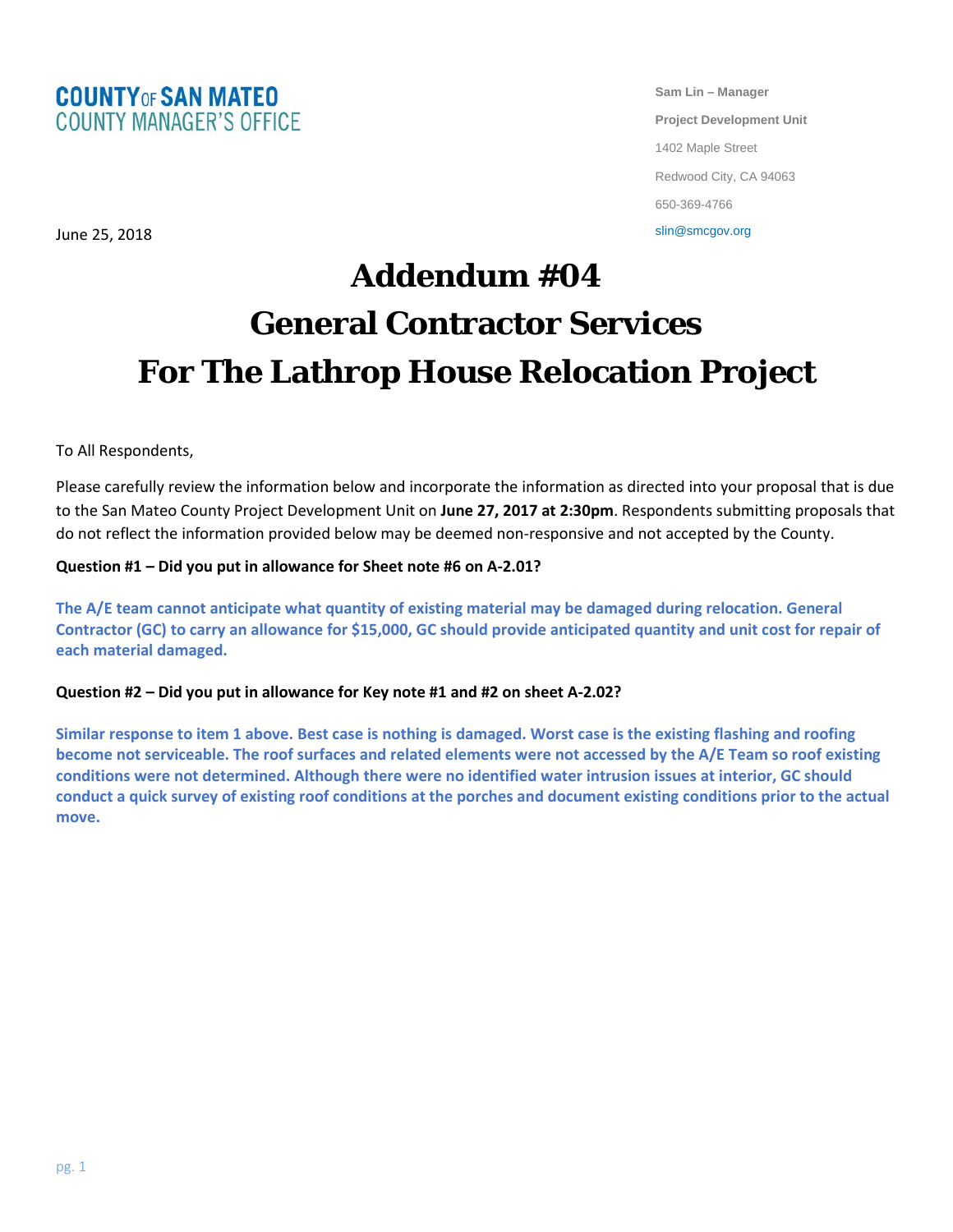

**Question #3 – C-2.0 needs Pad elevation as Structural sections implies it is different than FG.**

**Refer to Structural plans for relationship of grade under building to finished floor. This elevation needs to be coordinated with the structural details and final code required clearance below floor joists. Determination of this elevation is outside the scope of the Civil plan set because of the potential contractor means and methods for building relocation as well as for setting the building back down onto new foundation.** 



**Question #4 – C-3.0 needs to tweak Domestic Water line. See below:**

**The layout of the existing domestic water line is diagrammatic because of lack of as-builts and USA field verification was inconclusive. The point of connection needs to be field verified and confirmed with Owner prior to any adjustments proposed.**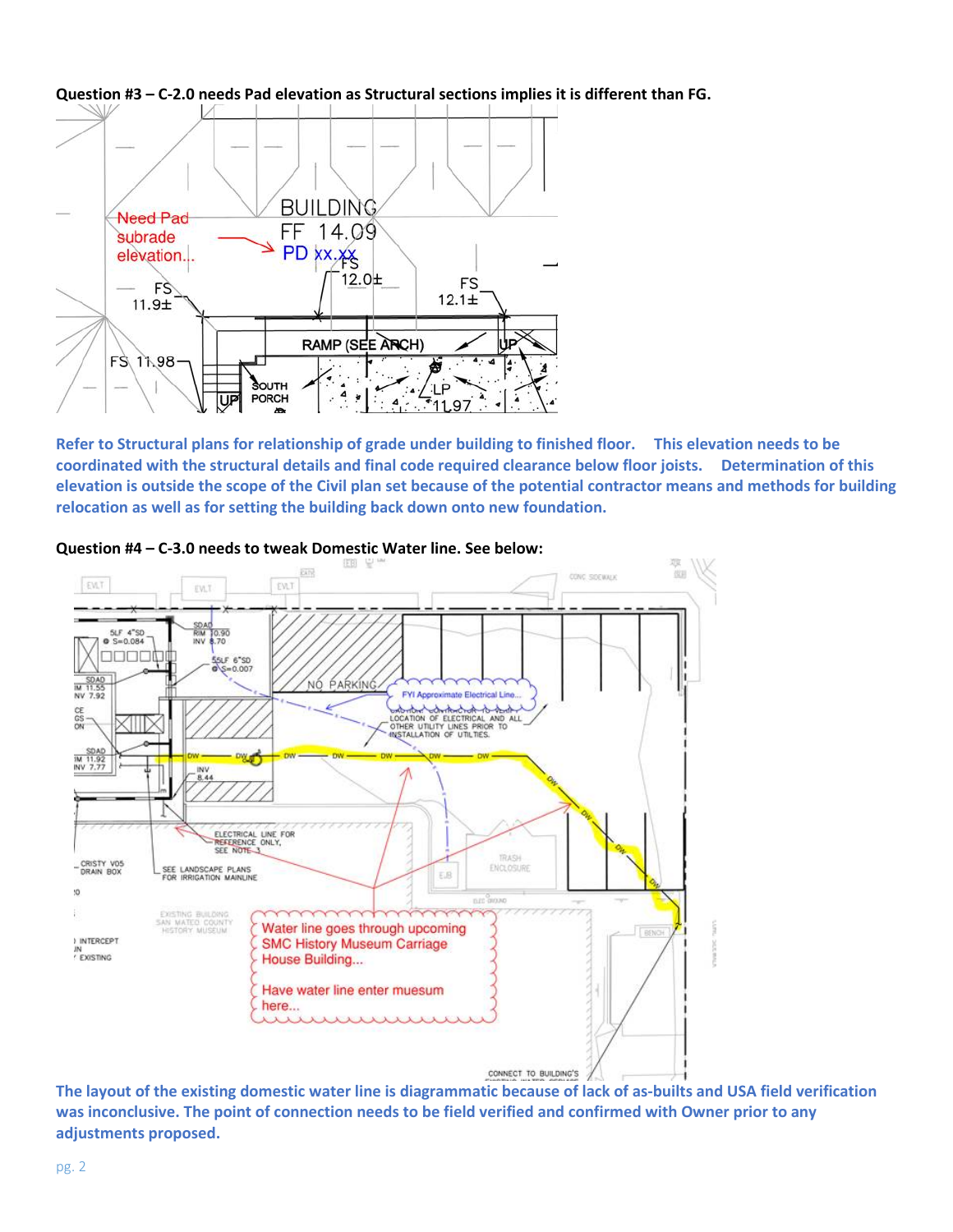

**The existing porch deck complies with the level landings required at the top of stairs. Keynote 2 just clearly defines the location of the level landing which needs to remain compliant after the building relocation.**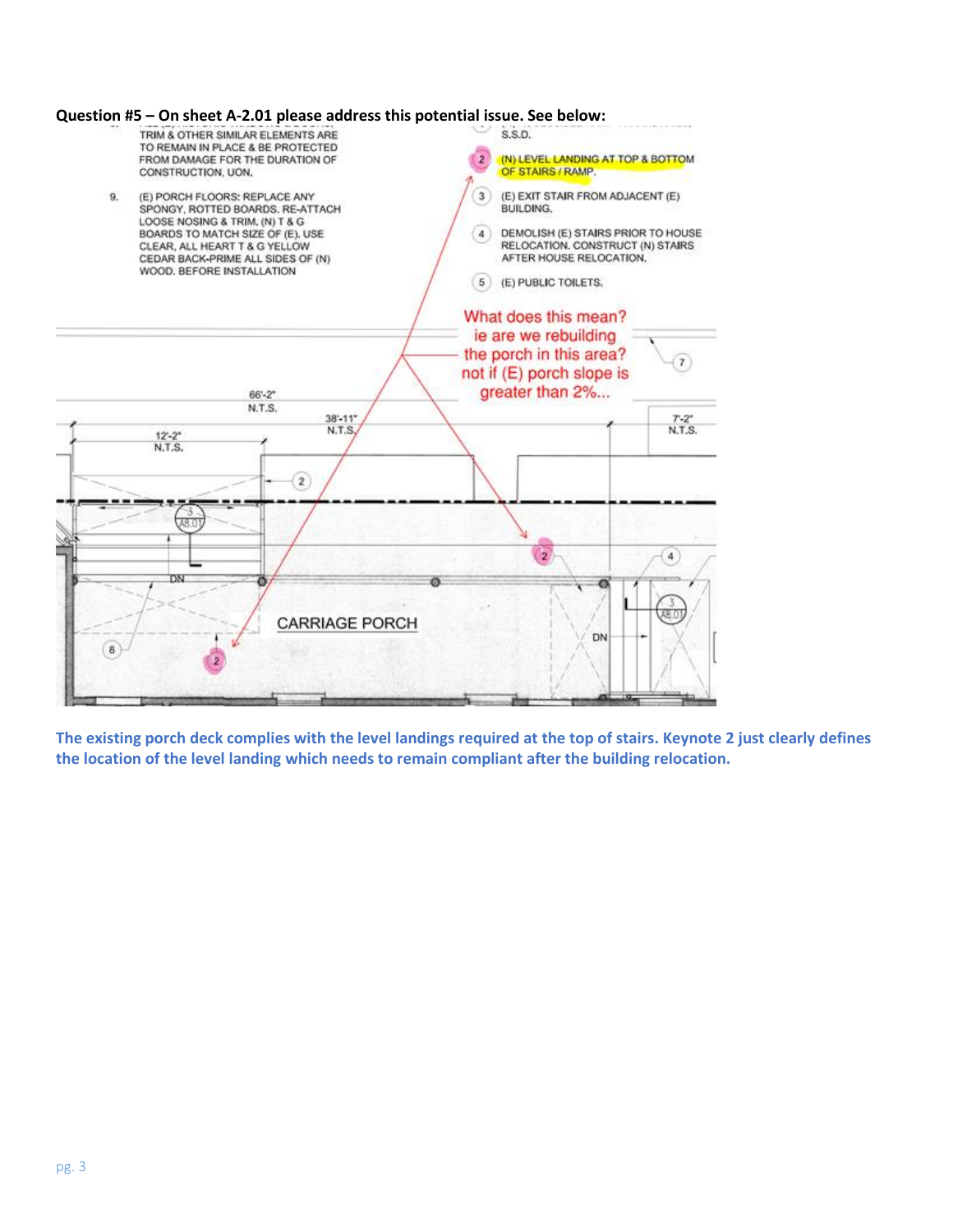**Question #6 –On sheet A-3.01 please address this potential issue.**



**As noted in the Pre-Bid walk, it is anticipated that a small percentage of the stamped sheet metal panels may be damaged during removal. There were no conditions surveyed that appear to create a situation where salvage of the panels would be difficult. So with careful handling, there should be an adequate quantity of the sheet metal panels salvaged that can be reinstalled.**

**The primary goal is to put the panels back in the same location on the building as where they were removed. Also noted in the field, there is a difference in grade change from front to back at receiver site that will require some of the existing lower panels be trimmed before re-installation. The trimmed pieces will also provide some quantity of panels that can be utilized to patch /repair damaged panels.**

**Conditions may be reviewed with PDU and Architect during construction for appropriate repair.**